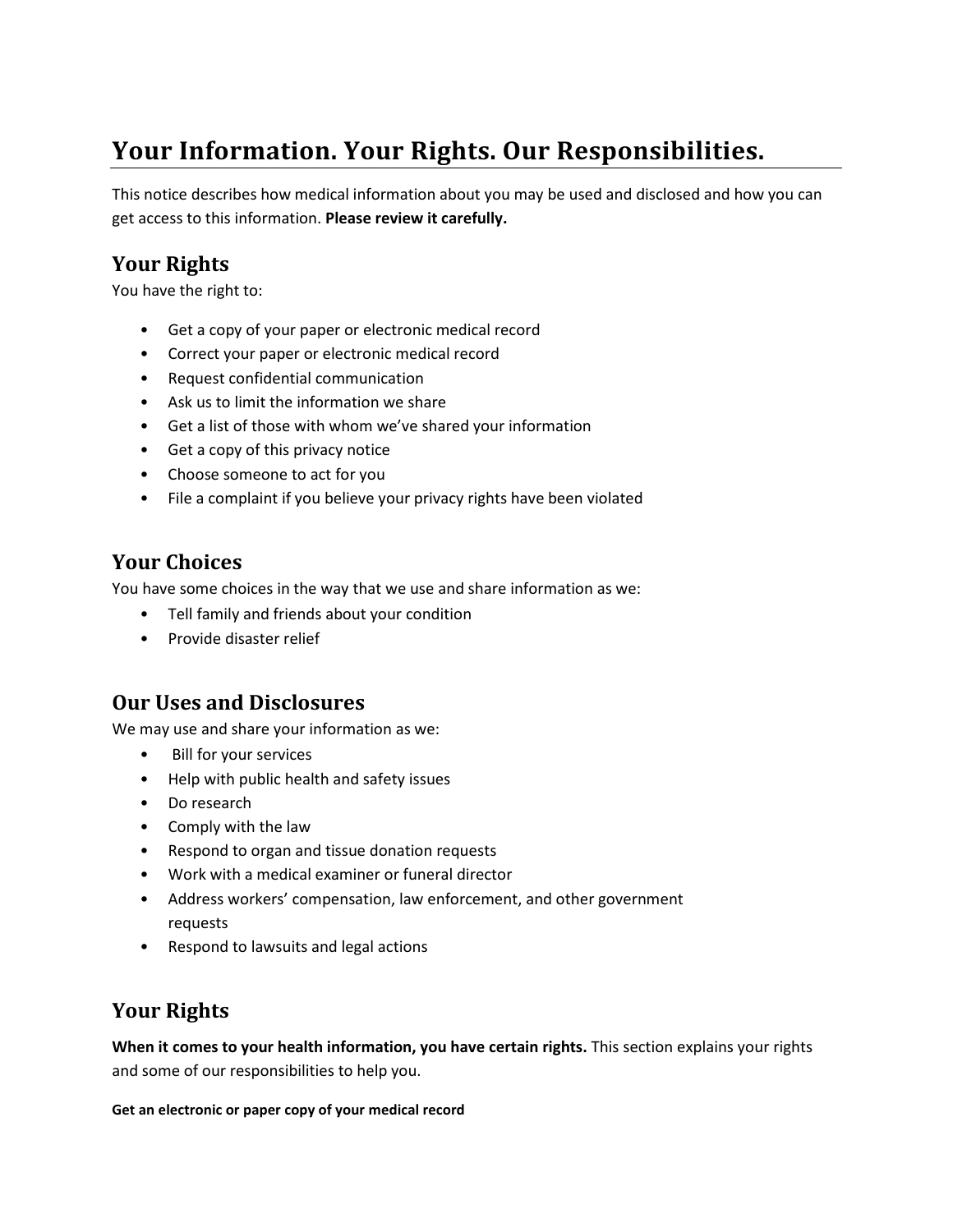- You can ask to see or get an electronic or paper copy of your medical record and other health information we have about you. Ask us how to do this.
- We will provide a copy or a summary of your health information, usually within 30 days of your request. We may charge a reasonable, cost-based fee.

### **Ask us to correct your medical record**

- You can ask us to correct health information about you that you think is incorrect or incomplete. Ask us how to do this.
- We may say "no" to your request, but we'll tell you why in writing within 60 days.

## **Request confidential communications**

- You can ask us to contact you in a specific way (for example, home or office phone) or to send mail to a different address.
- We will say "yes" to all reasonable requests.

## **Ask us to limit what we use or share**

- You can ask us not to use or share certain health information for treatment, payment, or our operations. We are not required to agree to your request, and we may say "no" if it would affect your care.
- If you pay for a service or health care item out-of-pocket in full, you can ask us not to share that information for the purpose of payment or our operations with your health insurer. We will say "yes" unless a law requires us to share that information.

## **Get a list of those with whom we've shared information**

- You can ask for a list (accounting) of the times we've shared your health information for six years prior to the date you ask, who we shared it with, and why.
- We will include all the disclosures except for those about treatment, payment, and health care operations, and certain other disclosures (such as any you asked us to make). We'll provide one accounting a year for free but will charge a reasonable, cost-based fee if you ask for another one within 12 months.

### **Get a copy of this privacy notice**

You can ask for a paper copy of this notice at any time, even if you have agreed to receive the notice electronically. We will provide you with a paper copy promptly.

## **Choose someone to act for you**

- If you have given someone medical power of attorney or if someone is your legal guardian, that person can exercise your rights and make choices about your health information.
- We will make sure the person has this authority and can act for you before we take any action.

### **File a complaint if you feel your rights are violated**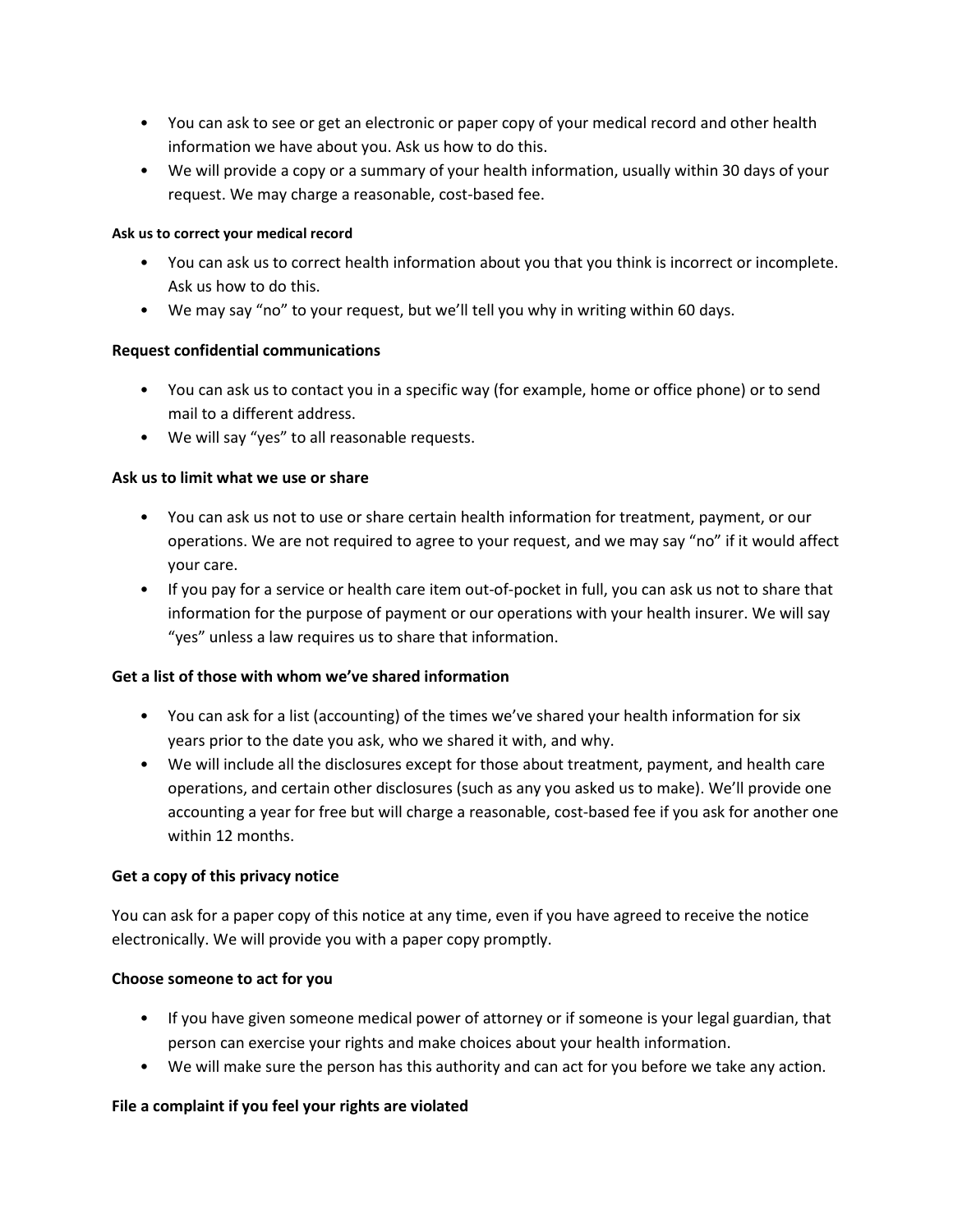- You can complain if you feel we have violated your rights by contacting us using the information on page 1.
- You can file a complaint with the U.S. Department of Health and Human Services Office for Civil Rights by sending a letter to 200 Independence Avenue, S.W., Washington, D.C. 20201, calling 1- 877-696-6775, or visiting **www.hhs.gov/ocr/privacy/hipaa/complaints/.**
- We will not retaliate against you for filing a complaint.

## **Your Choices**

**For certain health information, you can tell us your choices about what we share.** If you have a clear preference for how we share your information in the situations described below, talk to us. Tell us what you want us to do, and we will follow your instructions.

In these cases, you have both the right and choice to tell us to:

- Share information with your family, close friends, or others involved in your care
- Share information in a disaster relief situation
- Include your information in a hospital directory

*If you are not able to tell us your preference, for example if you are unconscious, we may go ahead and share your information if we believe it is in your best interest. We may also share your information when needed to lessen a serious and imminent threat to health or safety.*

In these cases we never share your information unless you give us written permission:

- Marketing purposes
- Sale of your information
- Most sharing of psychotherapy notes

In the case of fundraising:

• We may contact you for fundraising efforts, but you can tell us not to contact you again.

## **Our Uses and Disclosures**

## **How do we typically use or share your health information?**

We typically use or share your health information in the following ways.

### **Treat you**

We can use your health information and share it with other professionals who are treating you.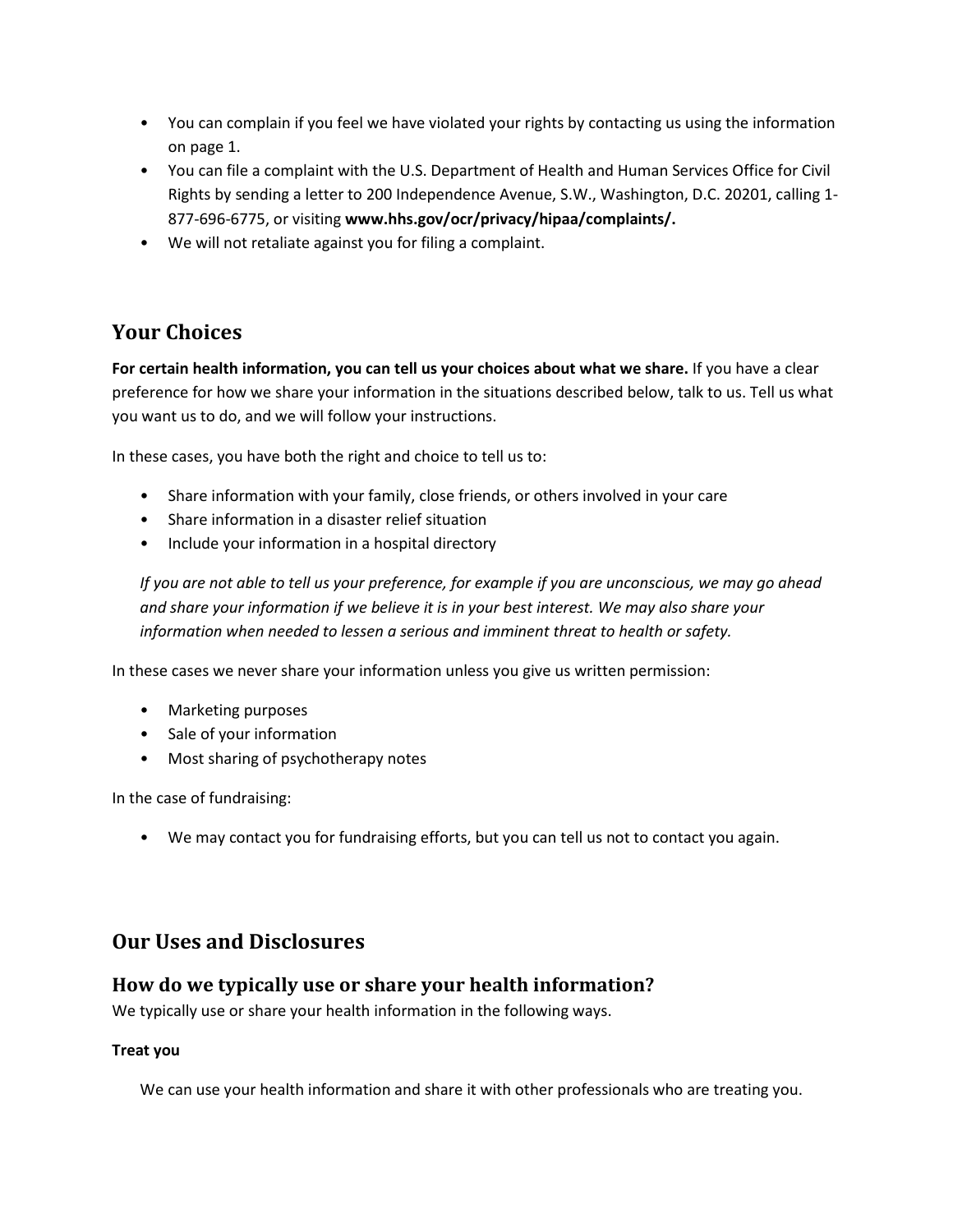*Example: A doctor treating you for an injury asks another doctor about your overall health condition.*

#### **Bill for your services**

We can use and share your health information to bill and get payment from health plans or other entities.

*Example: We give information about you to your health insurance plan so it will pay for your services.* 

## **How else can we use or share your health information?**

We are allowed or required to share your information in other ways – usually in ways that contribute to the public good, such as public health and research. We have to meet many conditions in the law before we can share your information for these purposes. For more information see: [www.hhs.gov/ocr/privacy/hipaa/understanding/consumers/index.html](http://www.hhs.gov/ocr/privacy/hipaa/understanding/consumers/index.html)**.**

### **Help with public health and safety issues**

We can share health information about you for certain situations such as:

- Preventing disease
- Helping with product recalls

#### **Do research**

We can use or share your information for health research.

#### **Comply with the law**

We will share information about you if state or federal laws require it, including with the Department of Health and Human Services if it wants to see that we're complying with federal privacy law.

#### **Respond to organ and tissue donation requests**

We can share health information about you with organ procurement organizations.

## **Work with a medical examiner or funeral director**

We can share health information with a coroner, medical examiner, or funeral director when an individual dies.

#### **Address government requests**

We can use or share health information about you:

• With health oversight agencies for activities authorized by law